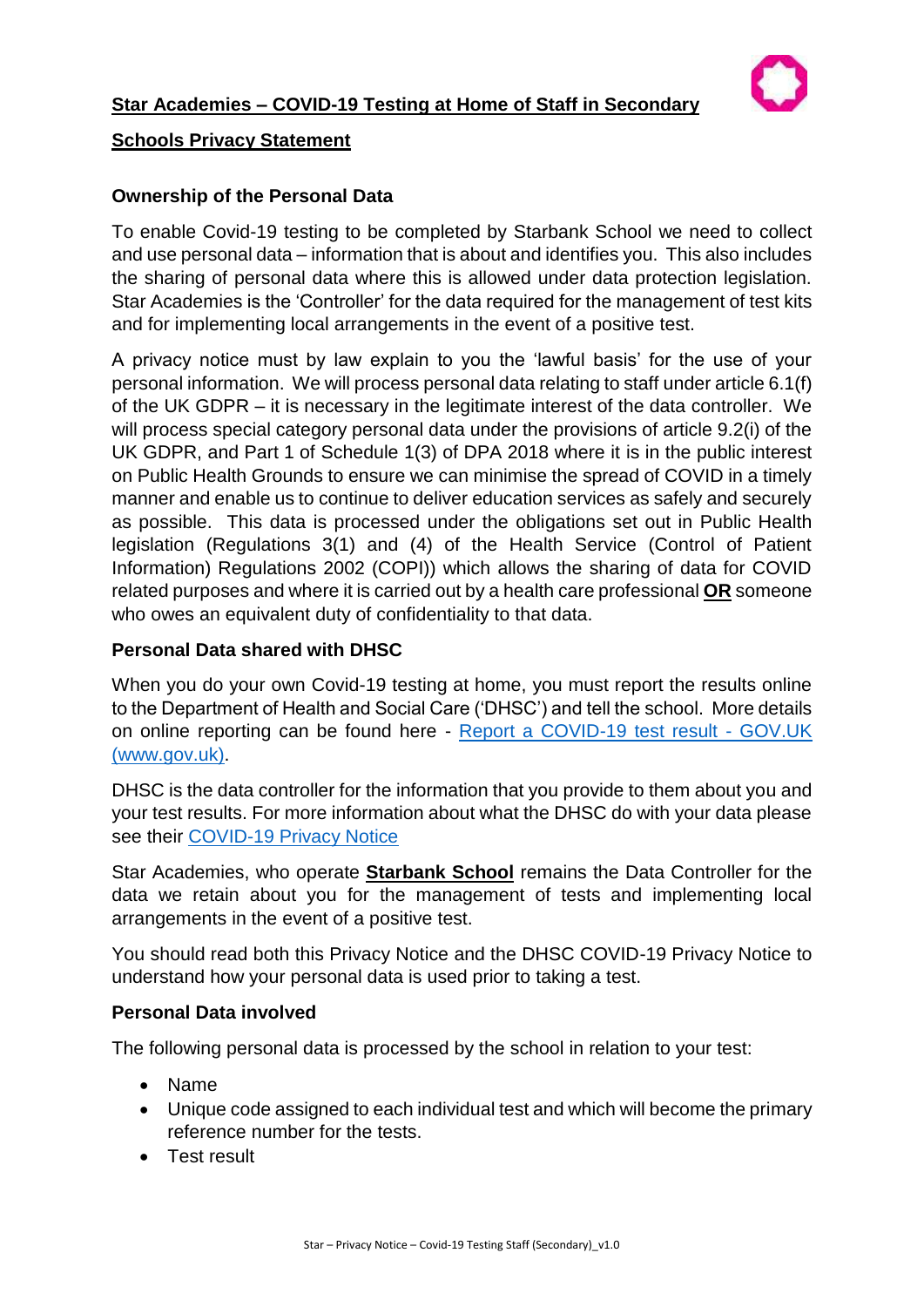

# **Schools Privacy Statement**

# **Test Kit Log**

The Medicines and Healthcare products Regulatory Agency (MHRA) require that the school keep a test kit log for all tests that are provided for use at home. This is so you can be contacted in the event of a batch recall, investigations, or issuing of a safety notice. The information collected is:

- First name, last name, telephone number and email address
- Details of lot/batch number for the test kits you receive
- First name, last name of the operator distributing the Home Test Kits

For this Test Kit Log the Star Academies is acting as a 'processor' of DHSC and this information will be sent to DHSC as required. For more information about what DHSC do with your data please see their [COVID-19 Privacy Notice](https://www.gov.uk/government/publications/coronavirus-covid-19-testing-privacy-information)

### **How we store your personal information**

The school will keep the test kit log and may also record Personal Data about you in its internal COVID-19 results register (the school's COVID-19 results register will not be shared with DHSC). This information will be stored securely and with appropriate access controls. It will only be accessible to personnel involved in the management of tests and implementing local arrangements in the event of a positive test.

COVID-19 results register will be retained for a minimum of 14 days up to a month after the last entries are made by the school into them.

The school will retain its Test Kit Log for a maximum of 12 months from collection and will delete sooner if required to do so by DHSC.

DHSC will retain information for up to eight (8) years. For more information about what the DHSC do with your data please see their [COVID-19 Privacy Notice](https://www.gov.uk/government/publications/coronavirus-covid-19-testing-privacy-information)

### **How your personal data is used**

To contact you in relation to the Test Kit Log as explained above.

Also, the DHSC use information that is provided to them when test kits are registered and when test results are reported. This helps them to understand:

- Geographic and sector distribution of test kits
- Understand registration of test kits provided vs kits received
- How we might further encourage registration
- If there are any groups, we are currently not reaching out to (distribution of self-test kits)
- Ensuring equitable uptake (across under-represented groups) of test kits.

# **Processing of Personal Data Relating to Positive test results**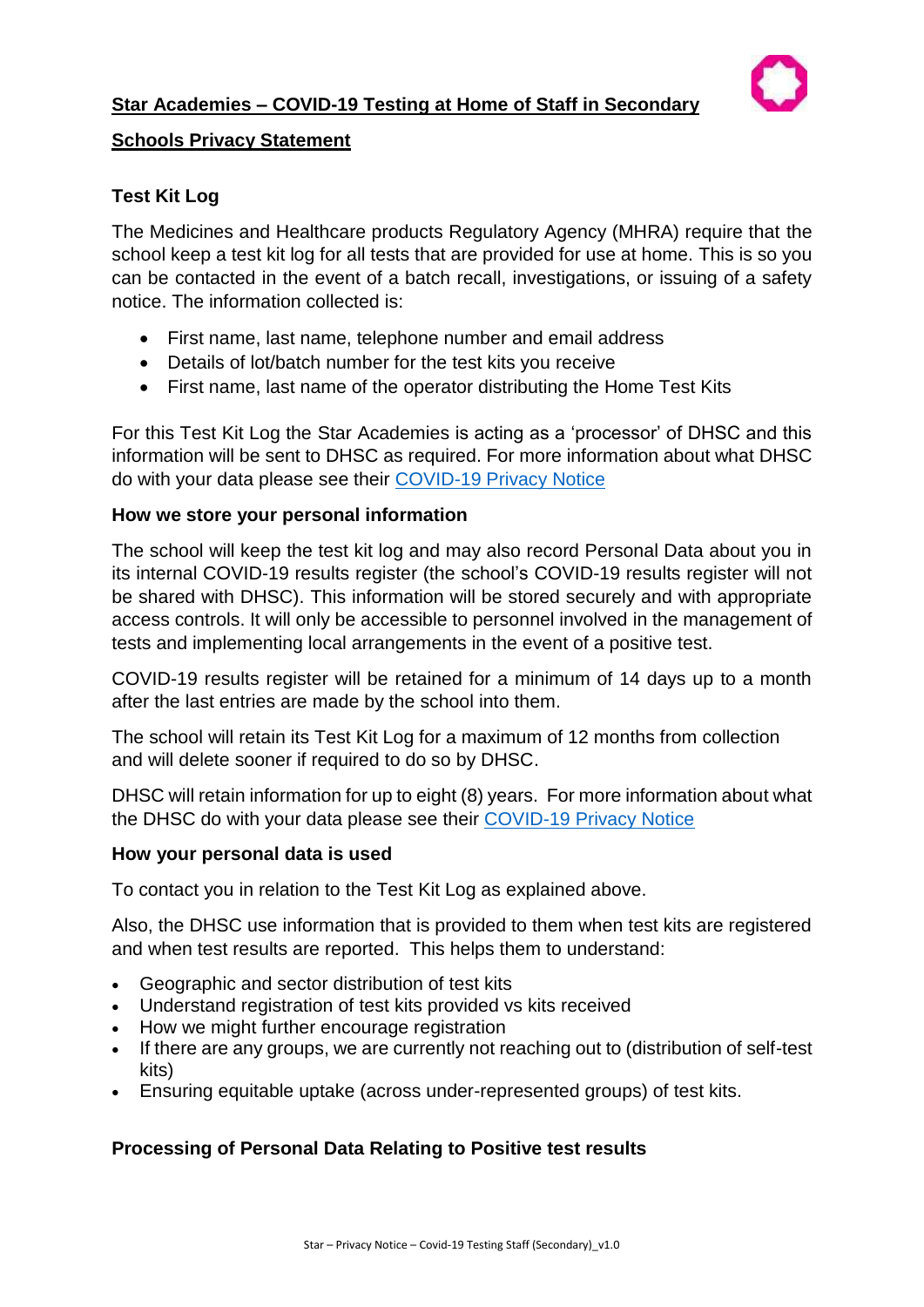

# **Schools Privacy Statement**

We will use this information to enact our own COVID isolation and control processes without telling anyone who it is that has received the positive test.

For more information about what the DHSC do with your data please see their [COVID-19 Privacy Notice](https://www.gov.uk/government/publications/coronavirus-covid-19-testing-privacy-information)

### **Processing of Personal Data Relating to Negative and Void test results**

We will record a negative and void result for the purpose of stock controls of tests and general performance of the testing process.

### **Data Sharing Partners**

The personal data associated with test results will be shared with

- DHSC, NHS, Public Health England (PHE) to ensure that they can undertake the necessary Test and Trace activities and to conduct research and compile statistical information about Coronavirus.
- Your GP the NHS may share the information you provide with your GP to maintain your medical records and to offer support and guidance as necessary. Any data you provide to the school will not be shared with your GP.
- Local Government to undertake local public health duties and to record and analyse local spreads.

Personal Data in the school's test kit log will be shared with DHSC to identify which test kit has been given to which individual in the event of a product recall. The school will not share its internal COVID-19 results register with DHSC.

### **Your Rights**

Under data protection law, you have rights including:

**Your right of access** - You have the right to ask us for copies of your personal information.

**Your right to rectification** - You have the right to ask us to rectify personal information you think is inaccurate. You also have the right to ask us to complete information you think is incomplete.

**Your right to erasure** - You have the right to ask us to erase your personal information in certain circumstances.

**Your right to restriction of processing** - You have the right to ask us to restrict the processing of your personal information in certain circumstances.

**Your right to object to processing** - You have the the right to object to the processing of your personal information in certain circumstances.